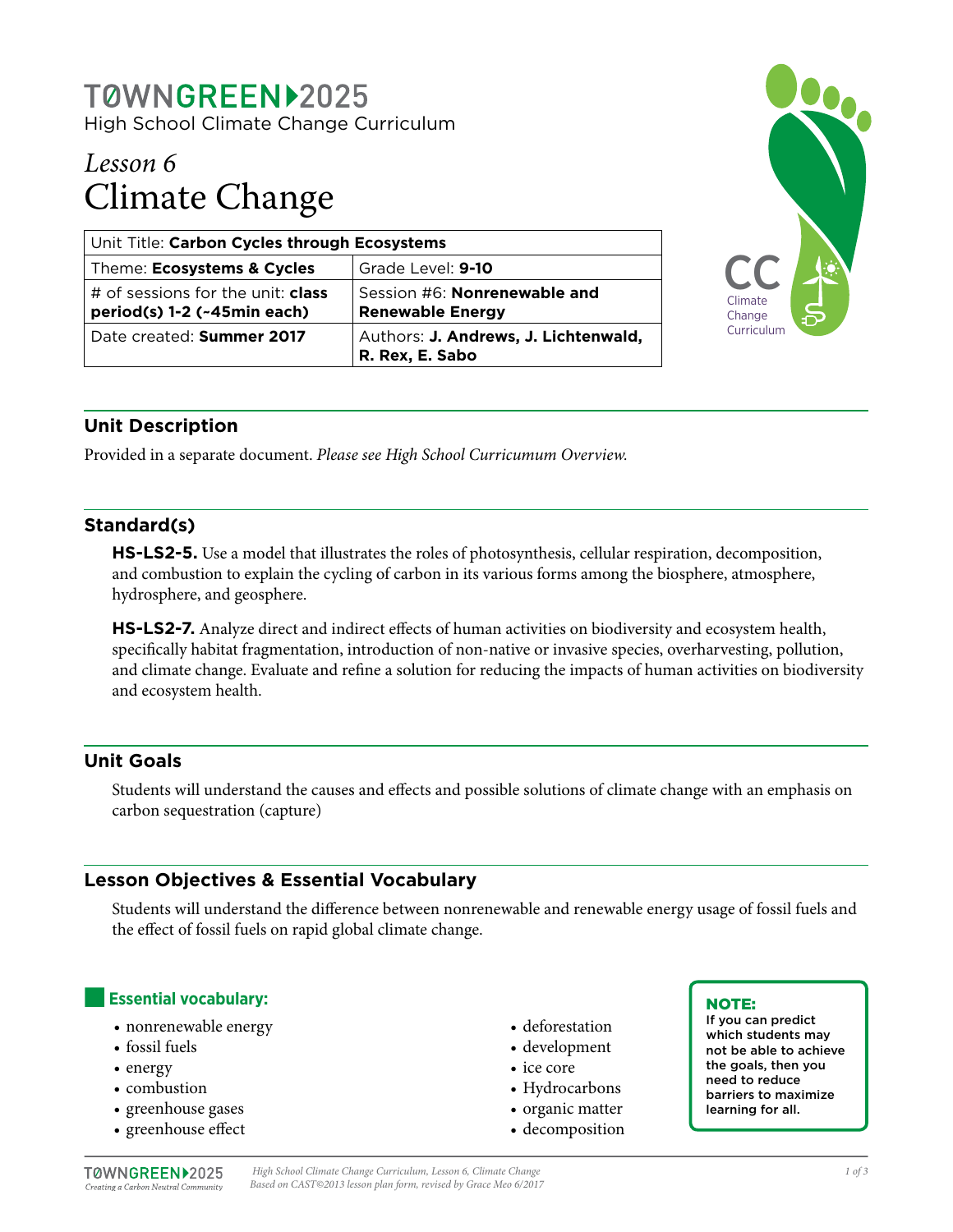# **Note any potential barriers to the lesson — consider variability**

vocab/reading ability — provide scaffolding, diagrams to clarify text, vocab assignments: word splash, etc.

Writing skills: solution provide writing prompts or sentence frames

#### **Evaluation/Assessment**

**(directly linked to the goals, i.e., Formative/Ongoing Assessment or Summative/End of Lesson Assessment)**

Teacher check ins for understanding

Assessment of Quick write answers to questions: What are fossil Fuels and how do they contribute to global climate change?

*NOTE: Consider the [UDL Guidelines](http://bit.ly/1d5bjtS) in selecting methods and materials to ensure that you provide options for engagement, representation, and action and expression.* 

#### **Methods**

**(e.g., Anticipatory Set, Introduce and Model New Knowledge, Provide Guided Practice, Provide Independent Practice)**

**1.** Pre teach vocabulary and activate prior knowledge: Link to KWL chart: *[https://docs.google.com/drawings/](https://docs.google.com/drawings/d/1t1YM_gjVtXiAKZFo_6DUFKhxoaJFozfFQaFfEL9jMXw/edit?usp=sharing) [d/1t1YM\\_gjVtXiAKZFo\\_6DUFKhxoaJFozfFQaFfEL9jMXw/edit?usp=sharing](https://docs.google.com/drawings/d/1t1YM_gjVtXiAKZFo_6DUFKhxoaJFozfFQaFfEL9jMXw/edit?usp=sharing)*



#### NOTE:

Provide options — refer to the UDL guidelines as a way to ensure that all learners can demonstrate achievement of goals. For ideas: *http://bit. ly/1d5bjtS*